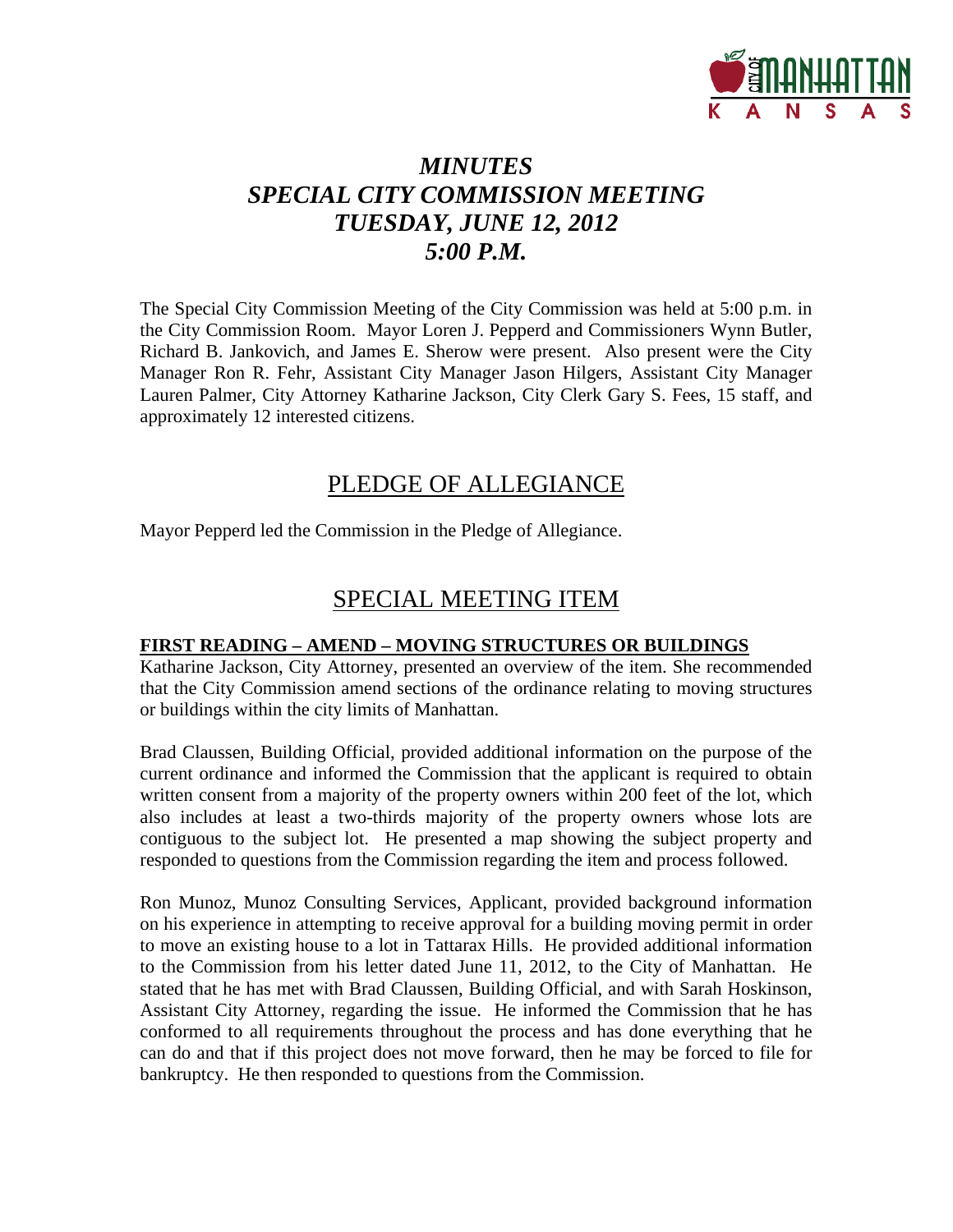### SPECIAL MEETING ITEM (*CONTINUED)*

## **FIRST READING – AMEND – MOVING STRUCTURES OR BUILDINGS**

*(CONTINUED)*

Emmalee Tredway, 3003 Tomahawk Circle, Tattarax Hills Homeowner's Association Board member, informed the Commission that she lives adjacent to the subject property. She stated that the Board sent a letter to Mr. Munoz in January 2012 for approval for two single-family homes on this site, subject to the houses meeting the covenants and conditions. She said that the Board was not all in agreement and was unaware of the current ordinance requirements. She expressed concerns with the house currently split and to then be moved and reassembled. She then responded to questions from the Commission.

Brad Claussen, Building Official, provided additional information and responded to questions from the Commission on the paperwork required, inspections completed, and the process for granting permission to move this structure.

Dixie Reed, 2805 Tattarax Drive, asked why this ordinance was in place and the need for an approval process from the neighbors.

Ron Fehr, City Manager, provided additional history on the current ordinance and stated that his recollection was it was likely created to better ensure that houses moved into a neighborhood are within similar character of the neighborhood.

Dixie Reed, 2805 Tattarax Drive, informed the Commission that the Board was unaware of the current ordinance and that they could say yes or no to the request to move a house on the site.

Warren Prawl, 3006 Tomahawk Circle, stated that there was miscommunication by the Tattarax Hills Homeowner's Association Board on the initial approval by the Board. He informed the Commission that he met with Mr. Munoz about the lots and provided additional information on the item.

Ron Munoz, Munoz Consulting Services, Applicant, informed the Commission that these lots have been for sale for a long time and could have been purchased earlier. He stated that he provided the Homeowner's Association Board with copies of pictures of the homes, floor plans, site plans, exterior finishes, and landscaping plans. He said that the house is a large house and will add value to the neighborhood. He requested that the Commission move forward with his request and stated that he could not delay this project any further.

James Steichen, 3007 Tomahawk Circle, provided additional information on the item and informed the Commission that there are issues with the Homeowner's Association and with the ordinance requirements.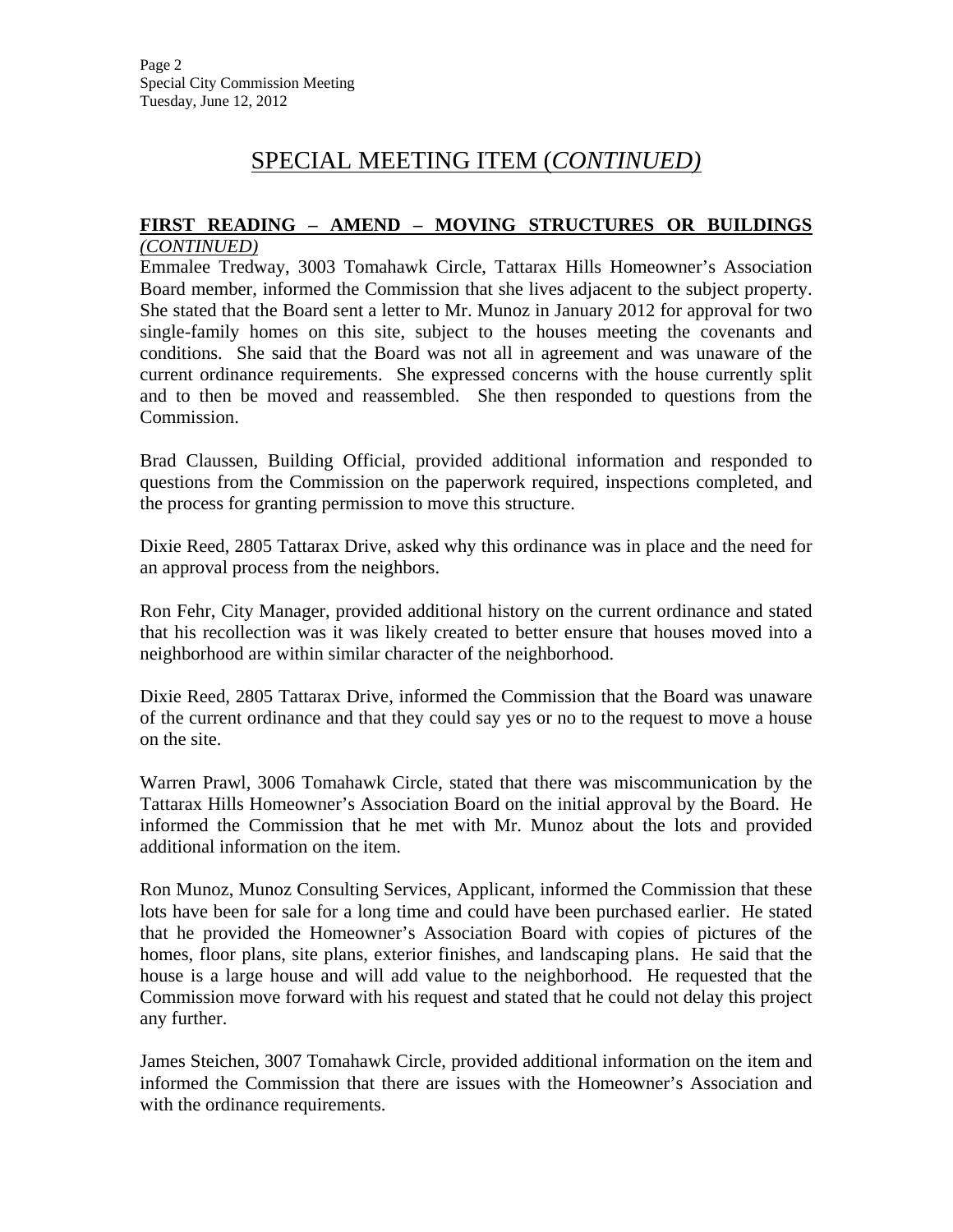### SPECIAL MEETING ITEM (*CONTINUED)*

# **FIRST READING – AMEND – MOVING STRUCTURES OR BUILDINGS**

*(CONTINUED)*

Brad Claussen, Building Official, provided clarification on the notification requirements of the ordinance. He responded to questions from the Commission about the approval process on the City form, as required by Section 8-236.

After comments from the Commission, Katharine Jackson, City Attorney, provided clarification of the item and responded to additional questions from the Commission regarding the evaluation process used in recommending amending sections of the ordinance relating to moving buildings within the city limits.

Ron Fehr, City Manager, provided additional information on the item and options for the Commission to consider.

Ron Munoz, Munoz Consulting Services, Applicant, informed the Commission he owns both lots and reiterated that he initially received approval from the Tattarax Hills Homeowner's Association Board in a letter dated January 23, 2012.

After discussion and comments from the Commission, Katharine Jackson, City Attorney, responded to additional questions from the Commission and stated that structures must meet building and zoning regulations and, must also meet private covenants, which is enforced by the private property homeowners.

After additional discussion and comments from the Commission, Ron Fehr, City Manager, responded to concerns expressed regarding neighborhood feedback and stated that City staff would look at some alternatives for the Commission to consider at second reading of the item.

After discussion and comments from the Commission, Commissioner Jankovich moved to approve first reading of an ordinance amending Section 8-236, Section 8-237, and Section 8-241 of the Code of Ordinances relating to moving structures or buildings within the city limits. Commissioner Sherow seconded the motion.

After additional discussion, on a roll call vote, motion carried 4-0.

At 6:25 p.m., Mayor Pepperd left the meeting and the Commission took a brief recess.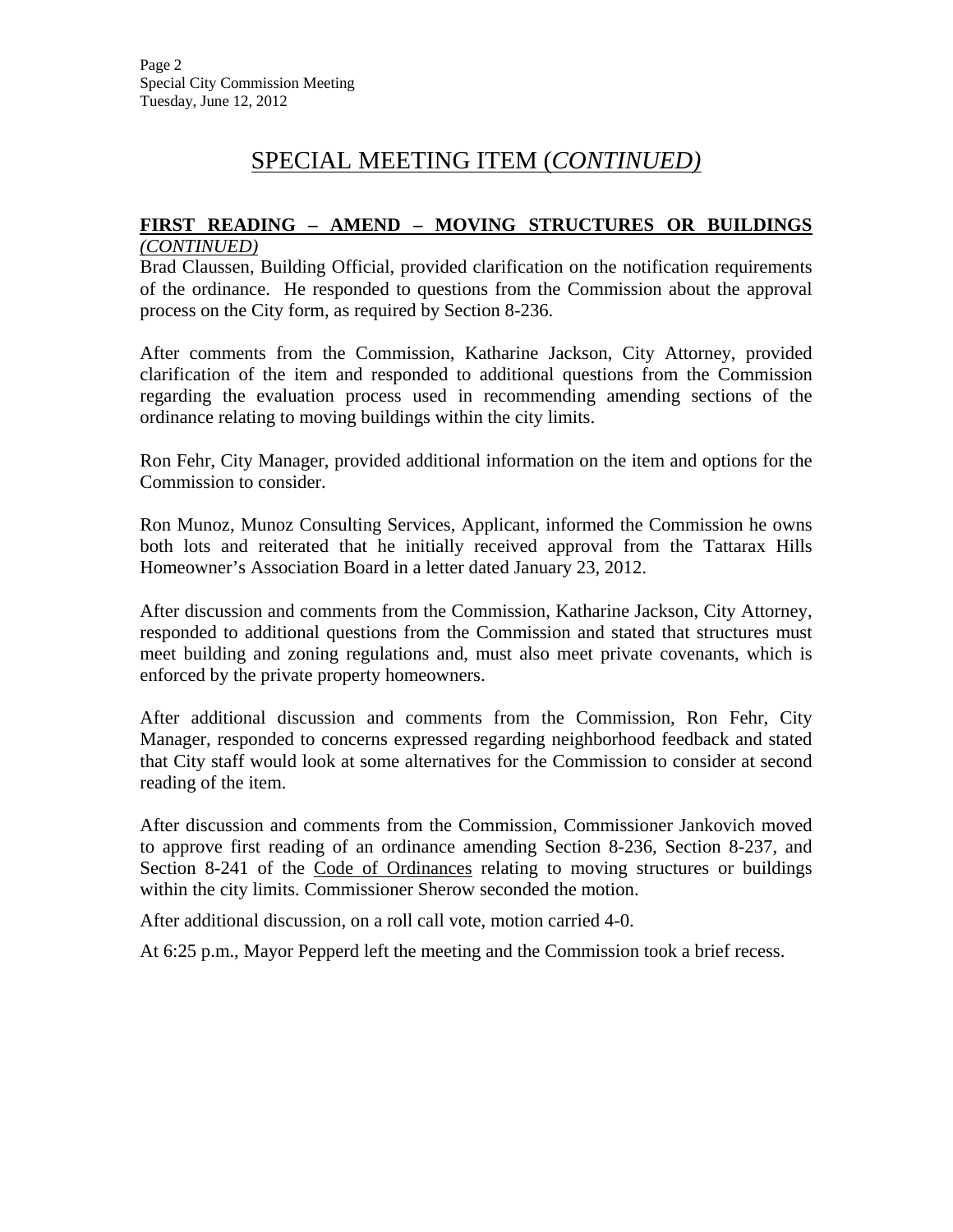Page 2 Special City Commission Meeting Tuesday, June 12, 2012

### WORK SESSION

#### **PRELIMINARY 2013 BUDGET AND PRELIMINARY 2013-2018 CAPITAL IMPROVEMENTS PROGRAM (CIP)**

Bernie Hayen, Director of Finance, presented an overview of the City valuation, property taxes, and new improvements.

Pam Jager, Operations and Budget Officer, presented the 2013 Budget challenges; expenditure shifts from the Economic Development Fund; community enhancements; the proposed 2013 property taxes and levies; a summary of the proposed 2013 Budget; an overview on the proposed 2013 Capital Improvements Program (CIP); and an overview of the Enterprise Funds, including the Water Fund, Wastewater Fund, and Stormwater Fund. She informed the Commission that the next Budget Work Session on the 2013 City Budget and requests by outside agencies would be held on Tuesday, June 26, 2012.

Bernie Hayen, Director of Finance, provided additional information on the proposed 2013 City Budget and responded to questions from the Commission.

After discussion and comments from the Commission on the proposed 2013 City Budget, Ron Fehr, City Manager, provided clarification on the proposed Budget and responded to additional questions from the Commission.

Brian Hardeman, 1822 Laramie Street, Chair, Bicycle Advisory Committee, voiced concern in reducing the level of funding sources and asked to continue funding for bike boulevards, bike lanes, and other bike amenities. He encouraged the Commission to think globally and consider quality of life initiatives during their budget discussions.

Ron Fehr, City Manager, provided clarification of the Special Street and Highway Fund budget allocations and responded to questions from the Commission.

Gary Olds, 3108 Frontier Circle, suggested a bike user registration fee and voiced concern with the empty ATA buses in Junction City. He expressed concerns with the escalating costs associated with water, stormwater, and sewer rates.

Ron Fehr, City Manager, provided clarification on utility rates and responded to questions on how stormwater rates are calculated.

After additional discussion and comments from the Commission, Ron Fehr, City Manager, informed the Commission that he appreciated the feedback received and that the focus at the next Work Session would be to continue discussions on the 2013 Budget and hear requests and recommendations from outside agencies and advisory boards.